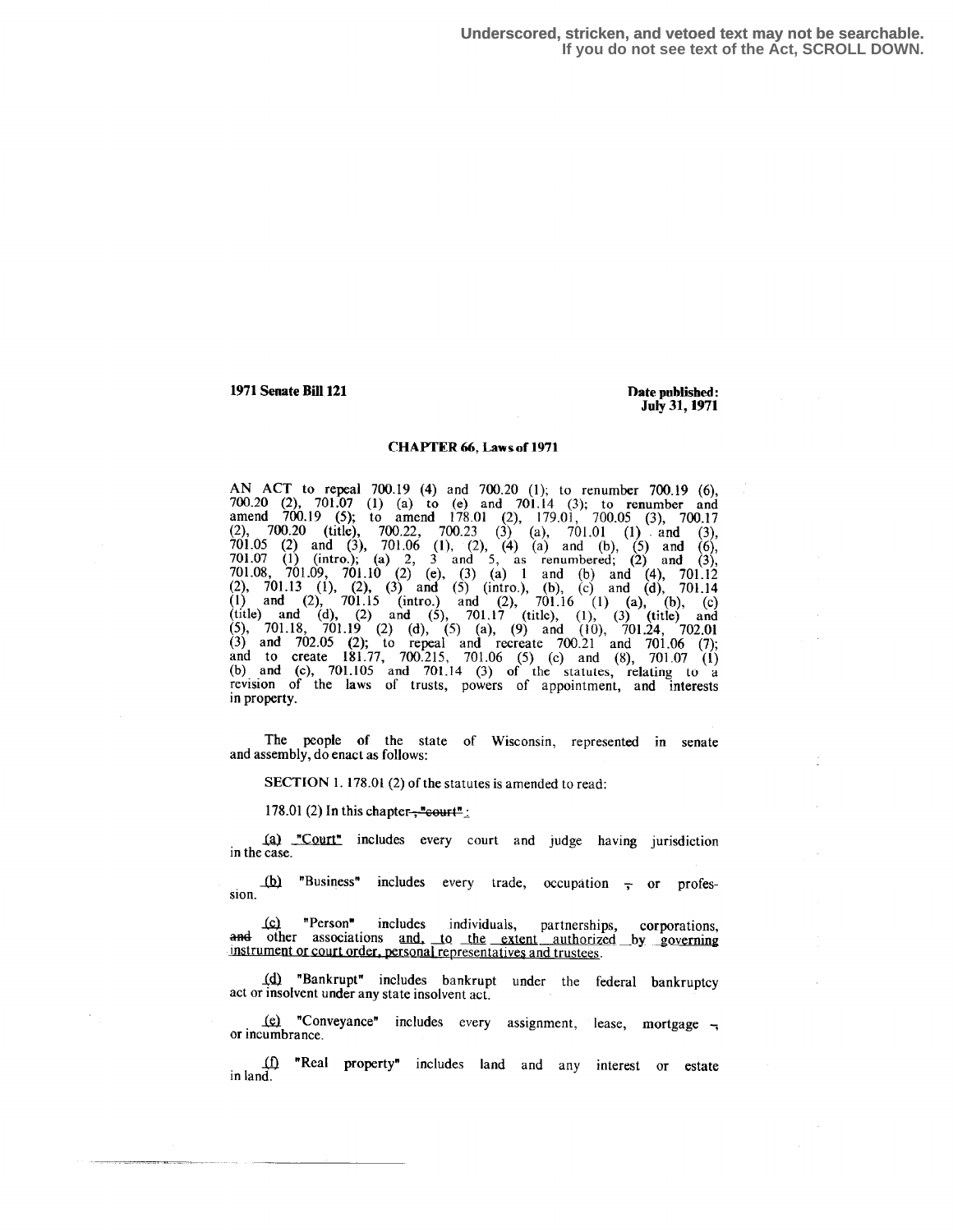#### SECTION 2. 179.01 of the statutes is amended to read:

179.01 A limited partnership is a partnership formed by 2 or more persons, including a personal representative or trustee to the extent authorized by governing instrument or court order, under s. 179.02, having as members one or more general partners and one or more limited partners. The limited partners as such shall not be bound by the obligations of the partnership.

#### SECTION 3. 181.77 of the statutes is created to read:

181.77 PRIVATE FOUNDATIONS. (1) No corporation which is a "private foundation", as defined in s. 509 (a) of the internal revenue code of 1954, shall:

(a) Engage in any act of "self-dealing" as defined in s.  $4941$ (d) of the internal revenue code of 1954, which would give rise to any liability for the tax imposed by s.  $4941$  (a) of the internal revenue code of 1954;

(b) Retain any "excess business holdings" as defined in s. 4943 (c) of the internal revenue code of 1954, which would give rise to any hability for the tax imposed by s. 4943 (a) of the internal revenue code of 1954;

(c) Make any investment which would jeopardize the carrying out of any of its exempt purposes, within the meaning of s . 4944 of the internal revenue code of 1954, so as to give rise to any liability for the tax imposed by s . 4944 (a) of the internal revenue code of 1954; and

(d) Make any "taxable expenditures" as defined in s. 4945 (d) of the internal revenue code of 1954, which would give rise to any liability for the tax imposed by s.  $4945$  (a) of the internal revenue code of 1954.

(2) Each corporation which is a "private foundation" as defined in s . 509 of the internal revenue code of 1954 shall distribute, for the purposes specified in its articles of organization, for each taxable year, amounts at least sufficient to avoid liability for the tax imposed by s . 4942 (a) of the internal revenue code of 1954.

(3) The provisions of subs . (1) and (2) shall not apply to any corporation to the extent that a court of competent jurisdiction shall determine that such application would be contrary to the terms of the articles of organization or other instrument governing such corporation or governing the administration of charitable funds held by it and that the same may not properly be changed to conform to such subsections.

(4) Nothing in this section shall impair the rights and powers of the courts or the attorney general of this state with respect to any corporation.

#### SECTION 4. 700.05 (3) of the statutes is amended to read :

700.05 (3) Vested subject to complete defeasance, if the interest is created in favor of one or more ascertained persons in being and would become a present interest on the expiration of the preceding interests but may end or may be completely defeated as provided by the transferor at, before or after the expiration of the preceding interests ;

SECTION 5.700.17(2) of the statutes is amended to read: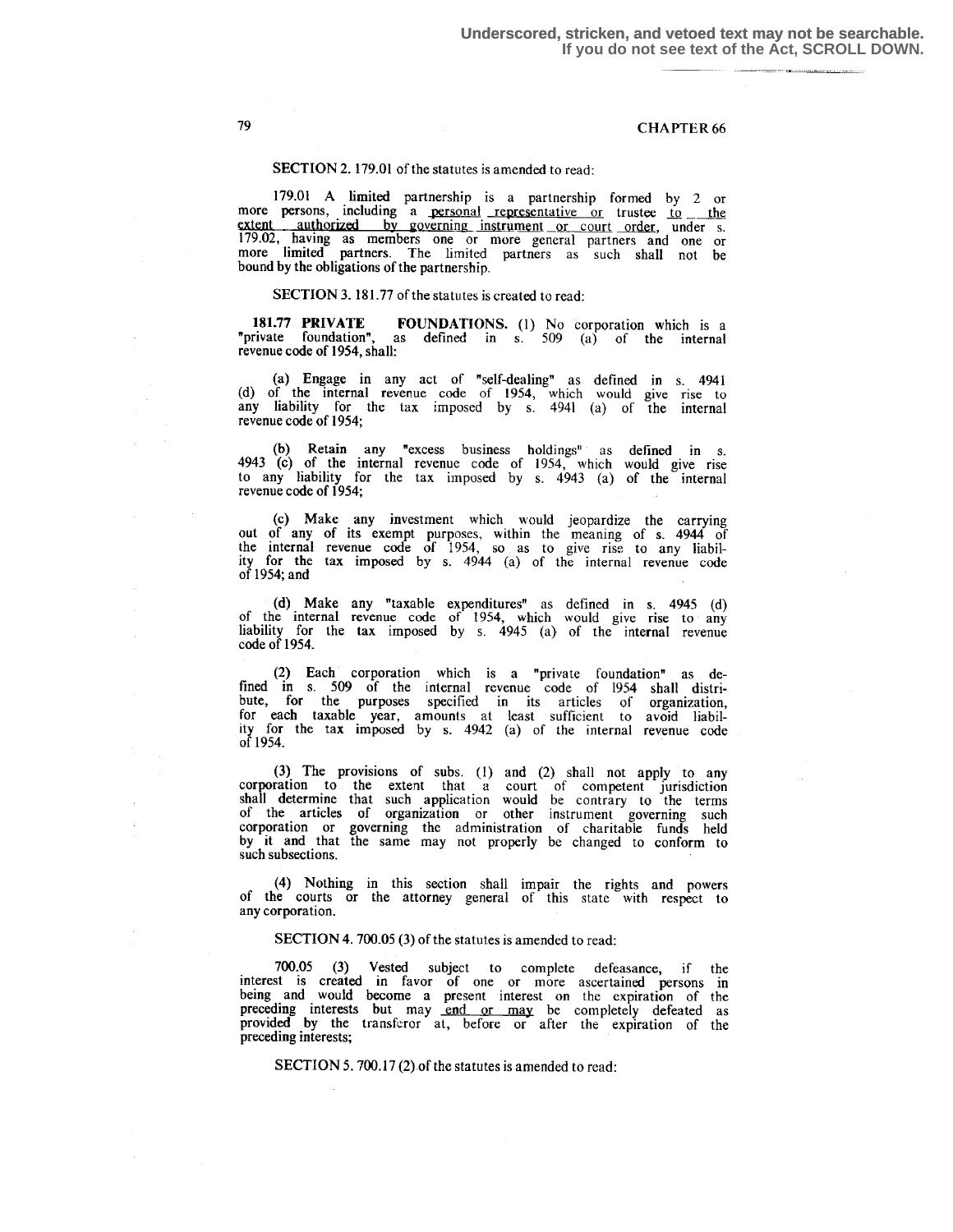#### **80**

700.17 (2) Each of 2 or more joint tenants has an equal interest in the whole property for the duration of the tenancy irrespec-<br>tive of unequal contributions at its creation. On the death of one<br>of 2 joint tenants, the survivor becomes the sole owner; on the death of one of 3 or more joint tenants, the survivors are joint tenants of the entire interest .

#### SECTION  $6.700.19(4)$  of the statutes is repealed.

SECTION 7. 700.19 (5) of the statutes is renumbered 700.19 (4) and amended to read:

700.19 (4) Notwithstanding s . 700.18 and the preceding subsections of this section,  $\frac{2}{2}$  or - more -personal representatives --or<br>trustees co-personal represenatives and cotrustees hold title to<br>interests in property as joint tenants interests in property as joint tenants.

SECTION 8. 700.19 (6) of the statutes is renumbered 700.19  $(5).$ 

SECTION 9. 700.20 (1) of the statutes is repealed.

SECTION 10. 700.20 (2) of the statutes is renumbered 700.20.

SECTION 11. 700.20 (title) of the statutes is amended to read<sup>.</sup>

# 700.20 (title) EXTENT OF UNDIVIDED INTERESTS IN TENANCY IN COMMON.

SECTION 12. 700.21 of the statutes is repealed and recreated to read:

700.21 COVENDORS IN CONTRACTS TO TRANSFER. (1) If 2 or more persons are named as covendors in a contract to transfer an interest in property which they own as joint tenants, the purchase price is payable to them as joint tenants, unless the contract expresses a contrary intent. If 2 or more persons are named as covendors in a contract to transfer an interest in property which they own as tenants in common, the purchase price is payable to them according to their interests, unless the contract expresses a contrary intent.

(2) If 2 or more persons are named as covendors in a contract to transfer an interest in property which is owned by less than ail of the covendors, the purchase price is payable to the owner or owners of the interest in property to which the contract relates, unless the contract expresses an intent that the purchase price is payable to the covendors as joint tenants or as tenants in common.

SECTION 13 . 700.215 of the statutes is created to read:

700.215 EXCEPTION FOR EQUITABLE RIGHTS OF COTENANTS<br>AND THIRD PERSONS. Nothing in ss. 700.17 to 700.21 prevents an THIRD PERSONS. Nothing in ss. 700.17 to 700.21 prevents an equitable lien arising in favor of one cotenant against another tenant or tenants because of events occurring after the establishment of the cotenancy relationship nor prevents imposition of a constructive trust in favor of a 3rd person in an appropriate case .

# SECTION 14. 700.22 of the statutes is amended to read:

700.22 (1) Nothing in ss. 700.17 to 700.20  $\frac{700.21}{100.21}$  governs the determination of rights to deposits (including checking accounts or instruments deposited therein or drawn thereon, savings accounts, certificates of deposit, investment shares or any other form of<br>deposit) in banks, building and loan associations, savings and loan<br>associations, credit unions or other financial institutions.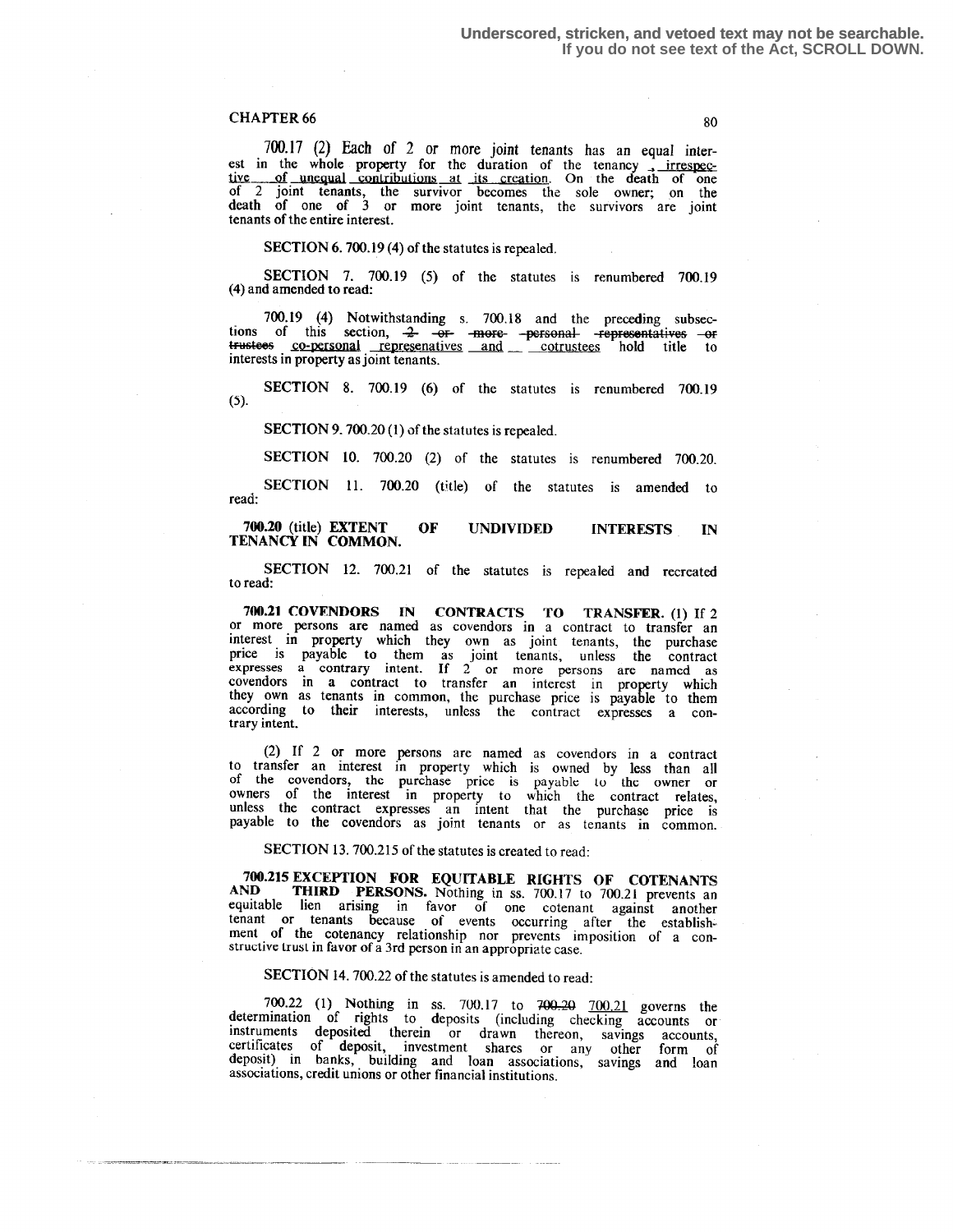(2) Nothing in ss. 700.17 to  $700.20$   $700.21$  applies to United States obligations to the extent they are governed by regulations law of the United States government.

SECTION 15. 700.23 (3) (a) of the statutes is amended to read:

700.23 (3) (a) A proportionate share of the reasonable rental value of the land accruing after written demand for rent if the occupying tenant manifests his intent to occupy the premises to the exclusion of the plaintiff other cotenant or cotenants;

SECTION 16. 701.01 (1) and (3) of the statutes are amended to read:

701.01 (1) "Trust" means an express living or testamentary, private or charitable trust in property which arises as a result of<br>a manifestation of intention to create it. "Frust" does not include a mannessanton or moment trust subject to s. 226.14, an assignment for -the benefit -of creditors -under -ch. -128, -or a trust securing performance of a debtor's obligation.

(3) To the extent that trust income or principal presently or<br>in the future must be used by the trustee exclusively for a chari-<br>table purpose as defined in  $\overline{s}$ . 701.10 (1), the trust is a "charitable trust"; to the extent that trust income or principal presently<br>or in the future must or may be used any other trust is a "private<br>trust", provided it is for the benefit of a person sufficiently<br>identifiable to enforc

SECTION 17. 701.05 (2) and (3) of the statutes are amended to read:

701.05 (2) If a trustee of  $a$  private trust has title to the trust property, a beneficiary has both a right to have the trustee<br>perform his fiduciary duties and an equitable interest, present or<br>future, in the trust property. If a trustee of a private trust<br>holds only a power over p such trustee perform his fiduciary duties.

(3) In a private or charitable trust where the trustee has absolute legal title to the trust property takes all title of the settlor or other transferor and holds such title of the settlor or other transferor and holds such title subject to his fiduciary duties as trustee, any interest expressly retained by the settlor or not effectively dispose takes all title of the settlor or other transferor and holds such title subject to his fiduciary duties as trustee, any interest, present or future, created by the settlor in any other person is an equitable interest and such person is a beneficiary of the trust.

**SECTION** 18. 701.06 (1), (2) and (4) (a) and (b) of the statutes are amended to read:

701.06 (1) A settlor may expressly provide in the creating<br>instrument that the right-  $\frac{1}{40}$  interest in income of a beneficiary other than the settlor is not subject to voluntary or involuntary<br>alienation. The income interest of such a beneficiary cannot be<br>assigned and is exempt from the claims of creditors against the beneficiary until paid over to the beneficiary him pursuant to the terms of the trust.

(2) A settlor may expressly provide in the creating instrument that the right-to interest in principal of a beneficiary other than

81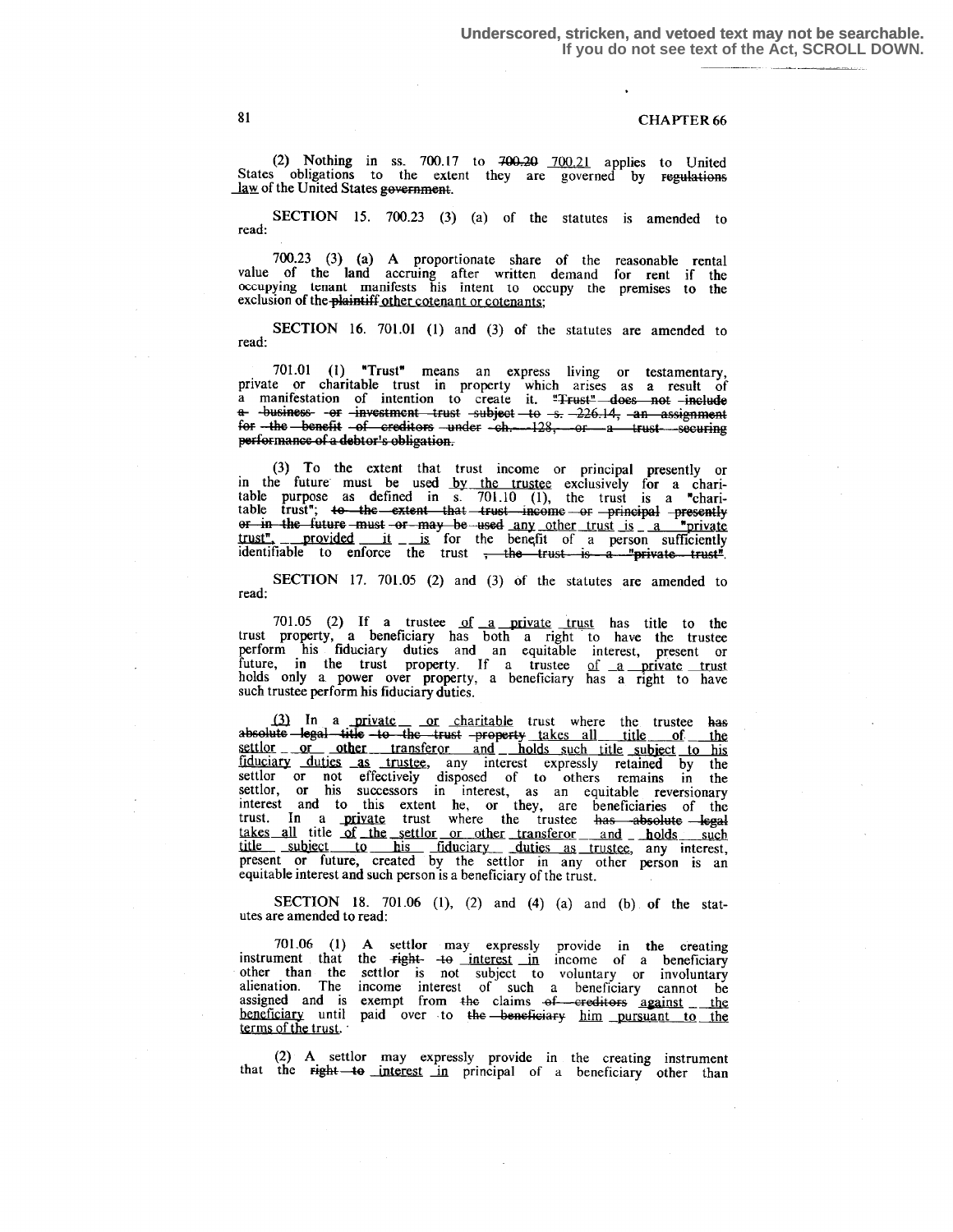the settlor is not subject to voluntary or involuntary alienation. The interest in principal of such a beneficiary cannot be assigned and is exempt from the claims of -ereditors against the beneficiary, but a judgment creditor , after any payments of principal have become due or payable to the beneficiary pursuant to the terms of the<br>trust, may apply to the court for an order directing the trustee to<br>satisfy the judgment out of any such payments of principal which<br>have become due or payable payment of part or all of the judgment.

(4) (a) If the beneficiary is entitled to receive income or principal under the trust, order the trustee to satisfy part or all of the claim  $\frac{1}{2}$  in whole or in part, out of part or all of payments of income or principal then  $-$ or thereafter due  $-$ or  $-p$ ayable as they are due. presently or in the future;

(b) In the case of a beneficiary under a discretionary trust, order the trustee to satisfy part or all of the claim  $\frac{1}{2}$  in-whole or  $\frac{1}{2}$  in  $\frac{1}{2}$  out of part or all of future payments of income or prinof the claim  $\frac{1}{2}$  and  $\frac{1}{2}$  and  $\frac{1}{2}$  and  $\frac{1}{2}$  and  $\frac{1}{2}$  are due, presently or in the future;<br>
(b) In the case of a beneficiary under a discretionary trust, order the trustee to satisfy part or all o discretion which are to be made pursuant to the exercise of the trustee's discretion in favor of such beneficiary.

#### SECTION 19.701.06 (5) of the statutes is amended to read:

<sup>701</sup> .06 (5) CLAIMS FOR PUBLIC SUPPORT. Notwithstanding any provision in the creating instrument or subs. (1) and (2), if the settlor is legally obligated to pay for the public support of a beneficiary under  $\frac{46.10}{10}$  or the beneficiary is legally obligated to pay for the his public support of a <u>or that furnished his</u> spouse or minor child under s. 46.10, upon application by the appropriate state department or county official  $\rightarrow$  the court  $\rightarrow$  after determining the fact a state department or county official  $\frac{1}{x}$  the court  $\frac{1}{x}$  after determining the fact and amount of liability, may:

(a) If such beneficiary is entitled to receive income or principal under the trust, order the trustee to satisfy part or all of the liability <del>; in whole or in part,</del> out of <u>part or all of</u> payments<br>of income or principal then or thereafter -due or payable <u>as they are</u><br>due precently or in the turnary due, presently or in the future;

(b) Except as otherwise provided in par.  $(c)$ , in the case of a beneficiary under a discretionary trust, order the trustee to satisfy part or all of the liability  $\frac{1}{7}$  -in whole -or -in- -part, out of part or all of future payments of income or principal if -the trustee has -then to be made pursuant to the exercise of the trustee's discretion in favor of such beneficiary  $\frac{1}{2}$ 

SECTION 20. 701.06 (5) (c) of the statutes is created to read:

701 .06 (5) (c) In the case of a beneficiary under a dis-cretionary trust who is a settlor or a spouse or minor child of the settlor, order the trustee to satisfy part or all of the liability without regard to whether the trustee has then exercised or may thereafter exercise his discretion in favor of the beneficiary .

## SECTION 21.701.06 (6) of the statutes is amended to read:

(6) Notwithstanding any provision in the creating instrument  $\rightarrow$ <br>to the extent that a settler has a right to receive income or prin-<br>eipal or to the extent that the trustee may distribute income or<br>principal solely to th principal-solely-to-the settler, the court and in addition to the remedies available under subs. (4) and (5) where the settlor is a beneficiary, upon application of  $\frac{of}{}$  a judgment creditor of the settlor, the court may erder the trustee to satisfy the judgment, in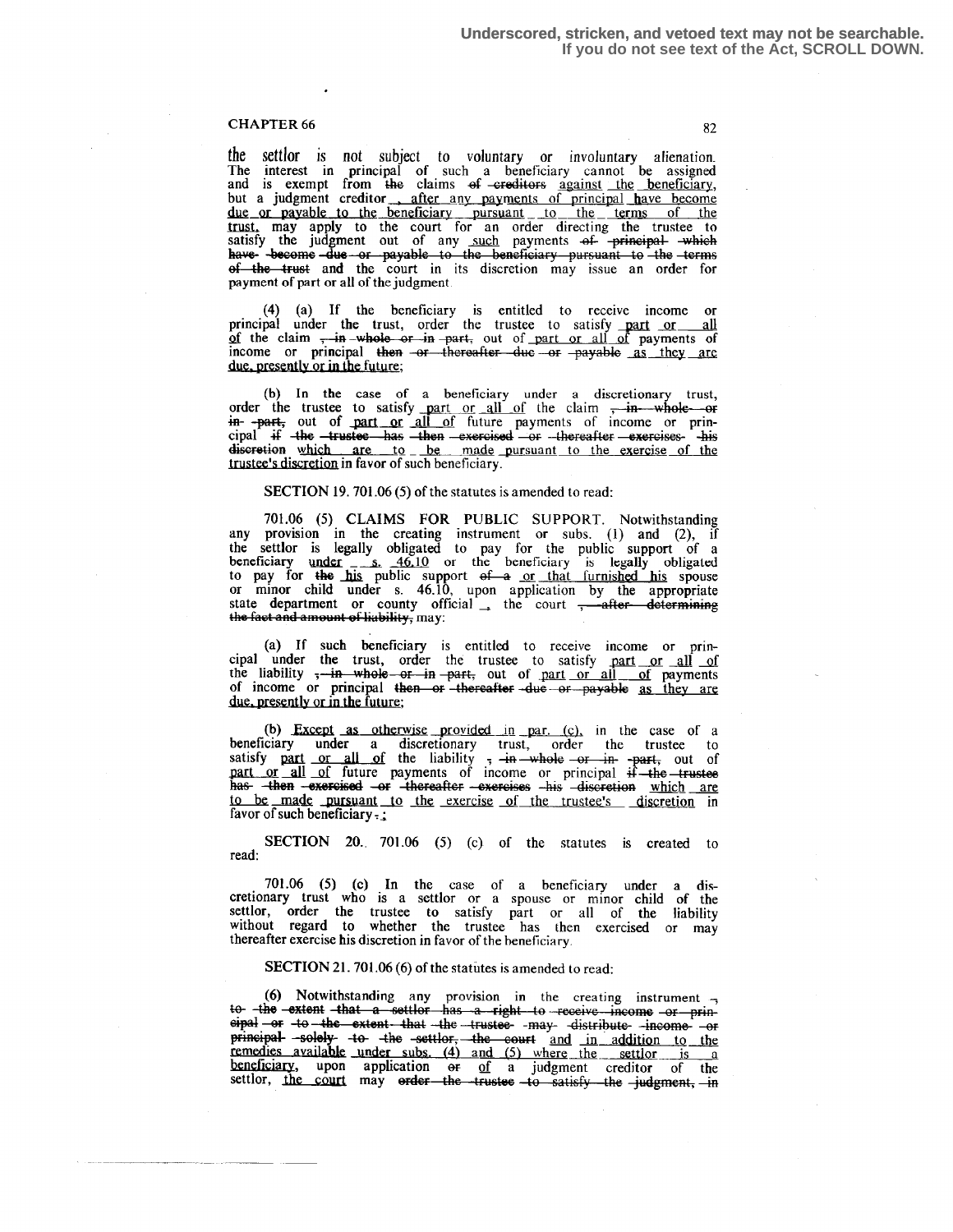whole or in part, out of income, principal or both to the extent -of the settler's contribution if the terms of the instrument require or authorize the trustee to make payments of income or principal \_ to or for the benefit of the settlor, order the trustee to satisfy part or all of the judgment out of part or all of the payments of income or principal as they are due, presently or in the future, or which  $\frac{\text{arc}}{\text{arc}} - \frac{\text{payable}}{\text{arc}} - \text{th} = \frac{\text{trustee's}}{\text{discretion}}$ , to the extent in either case of the settlor's proportionate contribution to the trust.

SECTION 22. 701.06 (7) of the statutes is repealed and recreated to read :

<sup>701</sup> .06 (7) SUBSEQUENT MODIFICATION OF COURT'S ORDER. Any order entered by a court under sub.  $(4)$ ,  $(5)$  or  $(6)$ is subject to modification upon application of an interested person.

SECTION 23. 701.06 (S) of the statutes is created to read:

<sup>701</sup> .06 (8) EXEMPT ASSETS. Assets of a trust, to the extent they are exempt from claims of creditors under other statutes, shall not be subject to sub. (4), (5) or (6) of this section.

SECTION 24. 701.07 (1) (intro.) of the statutes is amended to read:

701.07 (1) (intro.) An  $\overline{\text{--inertument}}$  -ereating  $\overline{\text{--a}}$  A living trust  $\overline{\text{--b}}$  otherwise valid, shall not be held invalid as an attempted testamentary disposition  $\overline{\text{--a}}$  a passive trust <u>under s. 701.03, or a </u> lacking a sufficient corpus because  $\ddot{\textbf{a}}$ :

\_W It contains any or all of the following powers, whether exercisable by the settlor, another person or both:

SECTION 25. 701.07 (1) (a) to (e) of the statutes are renumbered 701.07 (1) (a) 1 to 5, and 701.07 (1) (a) 2, 3 and 5, as renumbered, are amended to read:

701 .07 (1) (a) 2. To exercise a power or option over property in the trust or over  $a$  interests made payable to the trust under an employe benefit plan. life insurance policy the -proceeds- -ofe insurance policy <del>the -proceeds -of -which</del><br>sub. (2), <u>or otherwise</u>;  $(2)$ , or otherwise;

3. To direct, during the lifetime of the settlor or another, the person to whom or on whose behalf the income  $\frac{1}{2}$  or principal or behalf the income  $\frac{1}{2}$  or principal or another. both shall be paid or applied;

5. To add property or cause additional employe benefits, life insurance <u>or other interests</u> to be made payable to the trust at any time.

SECTION 26. 701.07 (1) (b) and (c) of the statutes are created to read:

 $701.07$  (1) (b) The corpus consists of a designation of the trustee as a primary or direct, secondary or contingent beneficiary under a will, employe benefit plan, life insurance policy or otherwise; or

(c) The corpus consists of assets of nominal value.

SECTION 27. 701.07 (2) and (3) of the statutes are amended to read:

<sup>701</sup> .07 (2) ELIGIBILITY TO RECEIVE ASSETS. A living trust which  $\frac{L}{B}$  valid -under sub. (1) is shall be eligible to receive 40 - mourance - proceeds -payable -to -the- -trustee- -and- -such- -proceeds<br>shall -be- -administered -in -accordance -with the -terms -of -the -trust -as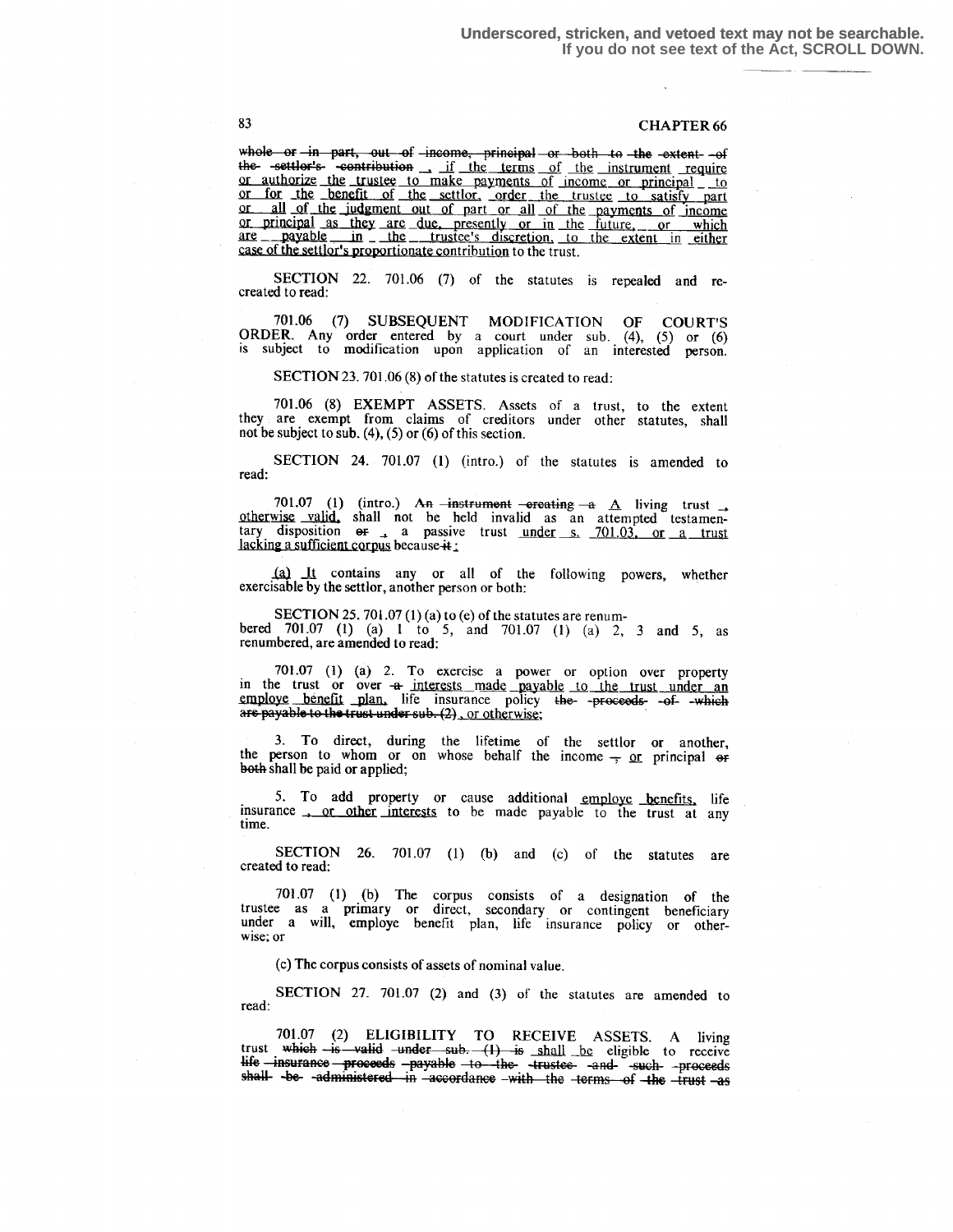they exist at the death of the insured. The trustee's right to receive such proceeds is a sufficient corpus for a valid trust property from any source.

(3) If a settlor retains a power to revoke, modify or terminate which is exercisable in his own favor, except when such power nate which is exercisable in his own favor, except when such power<br>is exercisable only in conjunction with a person having a substan-<br>tial adverse interest, the trust property to the extent it is<br>subject to such power is in a burial trust agreement described in s. 156.125 trust property to the extent it is exempt from claims of creditors under other statutes.

#### SECTION 28. 701.08 of the statutes is amended to read:

701.08 (1) (title) VALIDITY AND EFFECT. Unless the instrument—creating -a -living -trust -expressly -provides otherwise, -a -living<br>trust, -regardless- -of- -the -size -or -character -of -its -corpus, -is -eli $gible -to$  -receive additional -property -transferred - $or$  -appointed -by -the will of the settler or any other person. Such a living trust shall<br>be treated as an independently existing entity. The order of execu-<br>tion of a living trust instrument and a will or other instrument purporting to transfer or appoint property to the trust evidenced by<br>the trust instrument shall be disregarded in determining the valid-<br>ity of the transfer or appointment. No reference in any will to<br>such a living trust s be included in the property administered as part of the testator's estate; nor shall it cause the trust or any portion thereof to be treated as a testamentary trust.

(2) (title) GOVERNING TERMS. Property passing- under transferred or appointed by a will or by a beneficiary designation under an employe benefit plan, life insurance policy or other instrument an employe benefit plan, life insurance policy or other instrument<br>permitting designation of a beneficiary to a living trust, the terms<br>of which the testator or designator was the sole holder of a power<br>to modify the term which is subject to a power of modification exercisable -by requiring<br>action or consent of a person other than the testator or designator,<br>shall be administered in accordance with the terms of the trust in shall be administered in accordance with the terms of the trust in<br>the effect instrument as they exist at the execution of the will or<br>beneficiary designation, unless expressly otherwise provided. If<br>the will or beneficiar cuted or republished after exercise of the power to modify.

(3) (title) DISPOSITION WHEN NO EXISTING LIVING<br>TRUST. If at the death of a testator a living trust has been com-(title) DISPOSITION WHEN NO EXISTING LIVING pletely revoked, or otherwise terminated, a provision in his will purporting to transfer additional or appoint property to such trust<br>shall have the following effect, unless the will provides otherwise:

(a) If the testator was also a settlor necessary party to the revocation or other termination of such trust, the provision in his will shall be invalid;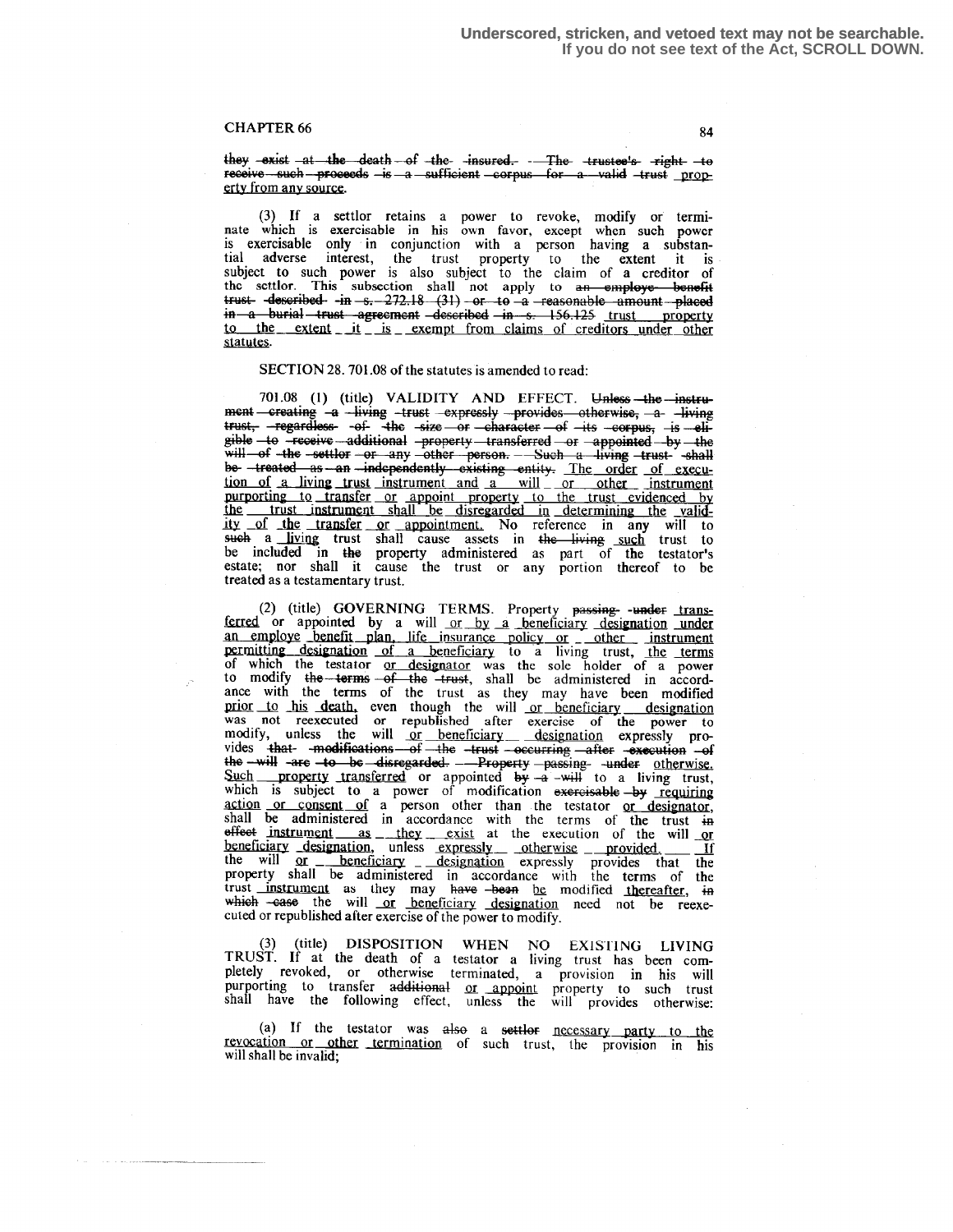(b) If the testator was not a settler necessary party to the revocation or other termination of such trust, the provision in his will shall be deemed to create a testamentary trust upon the same terms as those of the living trust instrument at the time the will was executed or as otherwise provided where sub. (2) is applicable.

#### SECTION 29, 701.09 of the statutes is amended to read:

701.09 (title) TRANSFERS TO TESTAMENTARY TRUSTS. (1) (title) TESTAMENTARY TRANSFER TO TRUST OF ANOTHER. A testamentary transfer or appointment <u>by will</u> shall not be held invalid because it is made to a trust created, or to be created, under the will of grather games if the well of the will of another person if the will of such other person was executed, or was last modified with respect to the terms of such trust, prior to the death of the person making the testamentary transfer or appointment and such other person's will is admitted to probate prior to, or within 2 years after, the death of the person making the testamentary transfer or appointment. Property included in such a lestamentary transfer or appointment shall not be considered property subject to administration as part of the other person's estate but shall pass directly to his testamentary trustee, be added to the designated trust and administered as a part thereof.

(2) (title) INVALID TESTAMENTARY TRANSFER. If such a testamentary transfer or appointment by will is not accepted by the testamentary trustee of such other person or if no will of such other person which meets the conditions specified in sub. (1) is admitted to probate within the period therein limited, and if the will containing such <del>testamentary</del> transfer or appointment <u>by will</u> makes no alternative disposition of the assets, the will shall be construed as creating a trust upon the terms contained in the documents constituting the will of such other person as of the date of death of the person making the <del>testamentary</del> transfer or appointment by will.

(3) (title) LIFE INSURANCE PROCEEDS TRANSFERRED TO TRUST OF INSURED. A trustee named or to be named in the will of an insured person may be designated beneficiary of an insurance policy on the life of the insured if the designation is made in accordance with the terms of the policy and -any- -other- -requirements of the insurance company issuing the policy. After admission of the insured's will to probate and qualification  $-$ of issuance of letters Lo such trustee, the insurance proceeds shall be paid to the trustee to be administered in accordance with the terms of the trust as they exist at the death of the insured, and such proceeds may be com-<br>minoled with other assets peaces to the contract of mingled with other assets passing to the trust <del>under the -insured's</del><br>will insurance proceeds paid to a testamentary trustee because of his designation  $\theta$  as life insurance beneficiary shall not be subject to inheritance tax to any greater extent than if such proceeds were payable to  $\frac{a_1}{a_2}$  -other-  $\frac{a_1}{a_2}$  beneficiary other than the insured's estate . Such proceeds shall be inventoried for tax purposes only and shall not be subject to taxes, debts or charges enforceable against the estate nor otherwise considered assets of the insured's estate to any greater extent than if such proceeds were payable to a beneficiary other than the insured's estate.

(4) (title) EMPLOYE BENEFITS TRANSFERRED TO TRUST OF EMPLOYE. A trustee named or to be named in the will of an employe covered by any employe benefit plan described in s.  $272.18$  (31) or any annuity or insurance contract purchased by an employer which is a religious, scientific, educational, benevolent or other corporation or association not organized or conducted for pecuniary profit may be designated payee of any benefits payable after the death of the employe if the designation is made in accord-<br>ance with the terms of the plan or contract and any other requirements of the payer. Such benefits shall be treated in the same man-<br>ner as insurance proceeds are treated under sub. - (3). After admis-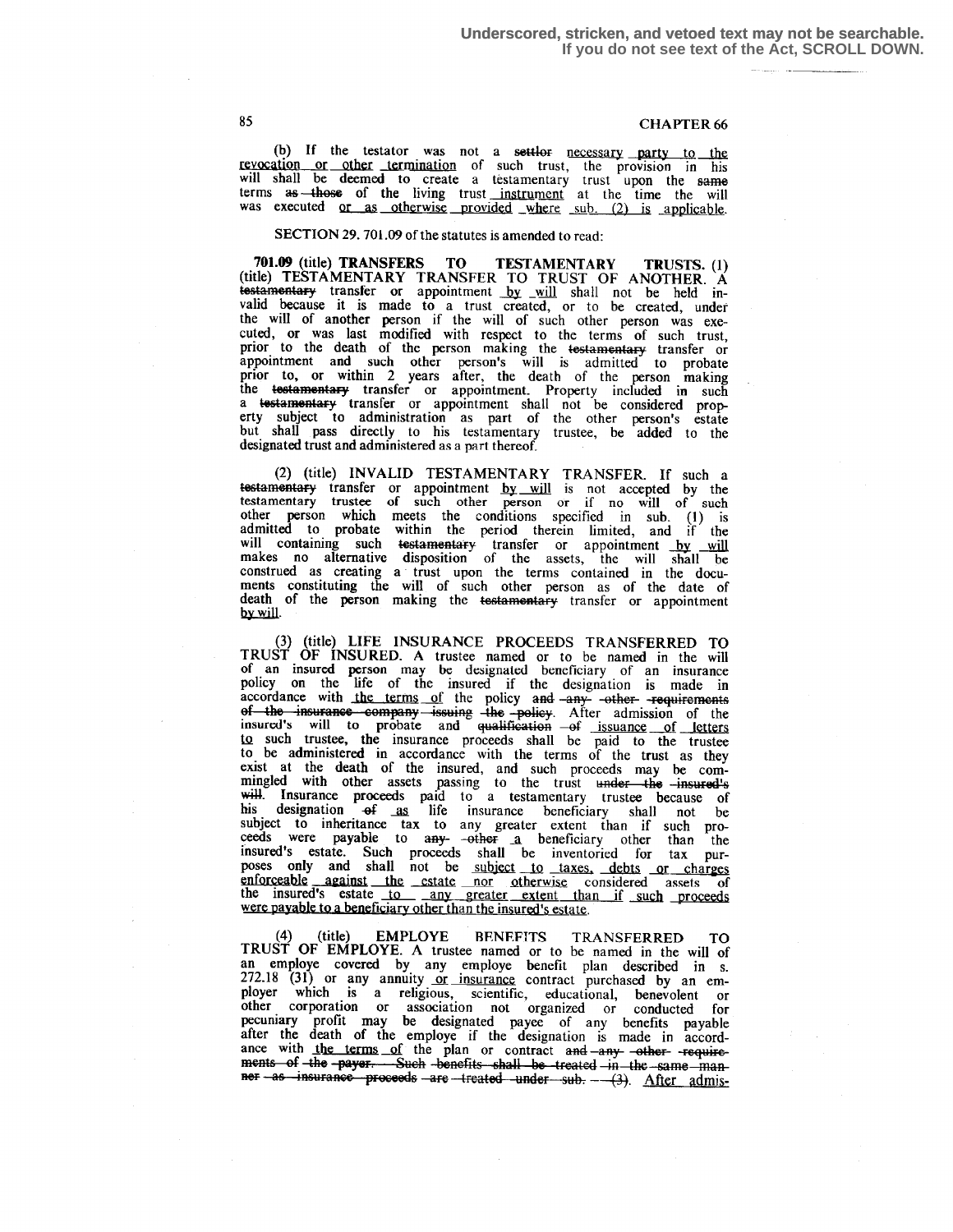sion of the employe's will to probate and issuance of letters to such trustee, the death benefits shall be paid to the trustee to be administered in accordance with the terms of the trust as they exist at the death of the employe, and such benefits may be commingled with other assets passing to the trust. Death benefits paid to a testamentary trustee because of his designation as payee shall not be subject to inheritance tax to any greater extent than if such benefits were payable to a beneficiary other than the employe's<br>estate . Such benefits shall be inventoried for tax purposes only and shall not be subject to taxes, debts or charges enforceable against the estate nor otherwise considered assets of the employe's estate to any greater extent than if such benefits were payable to a against the estate nor otherwise considered assets of the employe's estate to any greater extent than if such benefits were payable to a beneficiary other than the employe's estate.

(5) (title) TRANSFER OF OTHER PROPERTY. Interests Property other than those that described in subs. (3) and (4) may be made payable to or transferred to a trustee named or to be named in a <u>the</u> will <del>in the same -manner and -with the same consequences as</del> proceeds under sub. (3) <u>of the transferor</u>.

SECTION 30. 701 .10 (2) (e), (3) (a) 1 and (b) and (4) of the statutes are amended to read:

701.10 (2) (e) The settlor if living, the trustee  $\frac{1}{\sqrt{1-\frac{1}{1-\frac{1}{1-\frac{1}{1-\frac{1}{1-\frac{1}{1-\frac{1}{1-\frac{1}{1-\frac{1}{1-\frac{1}{1-\frac{1}{1-\frac{1}{1-\frac{1}{1-\frac{1}{1-\frac{1}{1-\frac{1}{1-\frac{1}{1-\frac{1}{1-\frac{1}{1-\frac{1}{1-\frac{1}{1-\frac{1}{1-\frac{1}{1-\frac{1}{1-\frac{1}{1-\frac{1}{1-\frac{1}{1-\frac{1}{$ ney general and an established charitable entity to which income or principal must be paid under the terms of the trust shall be made a party-to persons interested in any proceeding under this subsection.

(3) (a) 1. An established charitable entity named in the governing instrument to which income or principal must or may be paid under the terms of the trust;

(b) In a proceeding affecting a charitable trust, notice must<br>be given to the attorney general<u>, but, except as provided in sub.</u><br> $(2)$ , notice need not be given where the income or principal must be<br>naid exclusively to o paid exclusively to one or more established charitable entities named in the governing instrument.

(4) As used in this section, "established charitable entity"<br>means a corporation <u>unincorporated association</u> or trust operated<br>exclusively for a charitable purpose defined in sub (1) exclusively for a charitable purpose defined in sub. (1).

SECTION 31.701.105 of the statutes is created to read:

701.105 PRIVATE FOUNDATIONS. (1) (a) In the administration of any trust which is a "private foundation", as defined in s. 509 of the internal revenue code of 1954, a "charitable trust", as defined in s . 4947 (a) (1) of the internal revenue code of 1954, or a "split-interest trust" as defined in s . 4947 (a) (2) of the internal revenue code of 1954, the following acts shall be prohibited:

<sup>1</sup> . Engaging in any act of "self-dealing" as defined in s. 4941 (d) of the internal revenue code of 1954, which would give rise to any liability for the tax imposed by s. 4941 (a) of the internal revenue code of 1954;

2 . Retaining any "excess business holdings" as defined in s. 4943 (c) of the internal revenue code of 1954, which would give rise to any liability for the tax imposed by s. 4943 (a) of the internal revenue code of 1954;

<sup>3</sup> . Making any investments which would jeopardize the carrying out of any of the exempt purposes of the trust, within the meaning of s . 4944 of the internal revenue code of 1954, so as to give rise to any liability for the tax imposed by s.  $4944$  (a) of the internal revenue code of 1954; and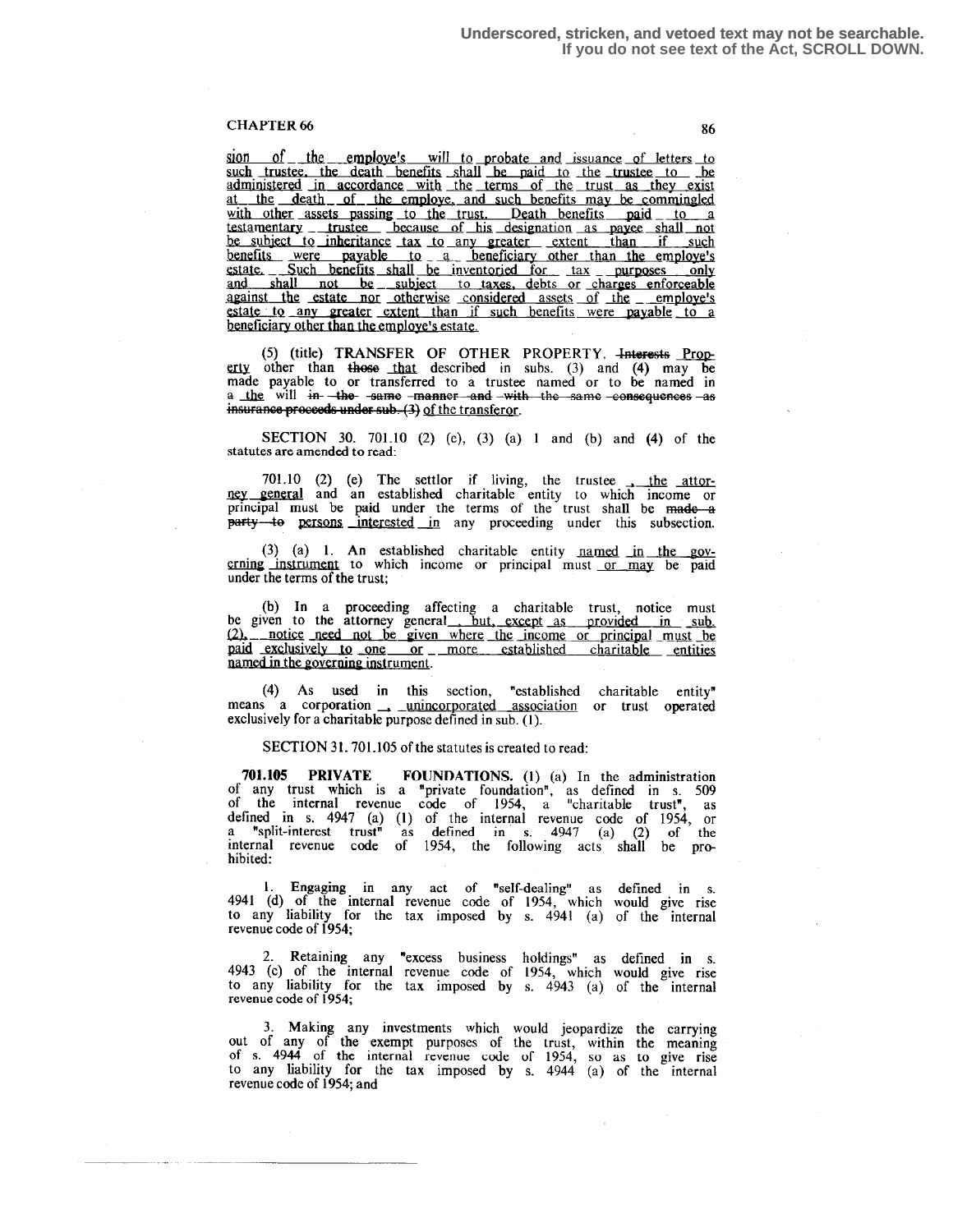4. Making any "taxable expenditures" as defined in s. 4945 (d) of the internal revenue code of 1954, which would give rise to any liability for the tax imposed by s. 4945 (a) of the internal revenue code of 1954;

(b) Provided, however, that this subsection shall not apply either to those split-interest trusts or to amounts thereof which are not subject to the prohibitions applicable to private foundations by reason of the provisions of s. 4947 of the internal revenue code of 1954.

(2) In the administration of any trust which is a "private foundation" as defined in s. 509 of the internal revenue code of 1954, or which is a "charitable trust" as defined in s . 4947 (a) (1) of the internal revenue code of 1954, there shall be distributed, for the purposes specified in the trust instrument, for each taxable year, amounts at least sufficient to avoid liability for the tax imposed by s. 4942 (a) of the internal revenue code of 1954.

(3) The provisions of subs. (1) and (2) shall not apply to any trust to the extent that a court of competent jurisdiction shall determine that such application would be contrary to the terms of the instrument governing such trust and that the same may not properly be changed to conform to such subsections .

(4) Nothing in this section shall impair the rights and powers of the courts or the attorney general of this state with respect to any trust.

#### SECTION 32. 701.12 (2) of the statutes is amended to read:

701 .12 (2) For purposes of this section such consent may be given on behalf of a legally incapacitated, unascertained or unborn beneficiary by the court after a hearing in which the interests of<br>such beneficiary are represented under  $-$ s.  $-701.15$  by a guardian ad<br>litem. A representative of guardian ad litem for such beneficiary<br>may rely on gene beneficiary's family as a basis for approving a revocation, modification or termination of a trust or any part thereof.

SECTION 33. 701.13 (1), (2), (3) and (5) (intro.), (b), (c) and (d) of the statutes are amended to read:

701.13 MODIFICATION AND TERMINATION OF TRUSTS BY COURT ACTION. (1) When an accumulation of income is directed for ACTION. (1) When an accumulation of income is directed for the benefit of a beneficiary without other sufficient means to support or educate himself, the court on the application of such person or his **representative under s.**  $-701.15 - (2)$  guardian may direct that a suitable sum from the income accumulated or to be accumulated be applied for the support or education of such person.

(2) Unless the creating instrument provides to the contrary, if a beneficiary is entitled to income or to have it applied for his benefit, the court may make an allowance from principal to <u>or for</u> the benefit of such beneficiary if his support or education is not sufficiently provided for, taking into account all other resources available to the beneficiary.

(3) In the case of a living trust where the settlor is deceased and in the case of any testamentary trust, regardless in either case of spendthrift or similar protective provisions, a court with consent of the trustee may order termination of the trust, in whole or in part, and such distribution of the assets as it con-<br>siders  $-\frac{2}{\pi}$  appropriate if the court is satisfied that because of any substantial reason existing at the inception of a testamentary trust or, in the case of any trust, arising from a subsequent change in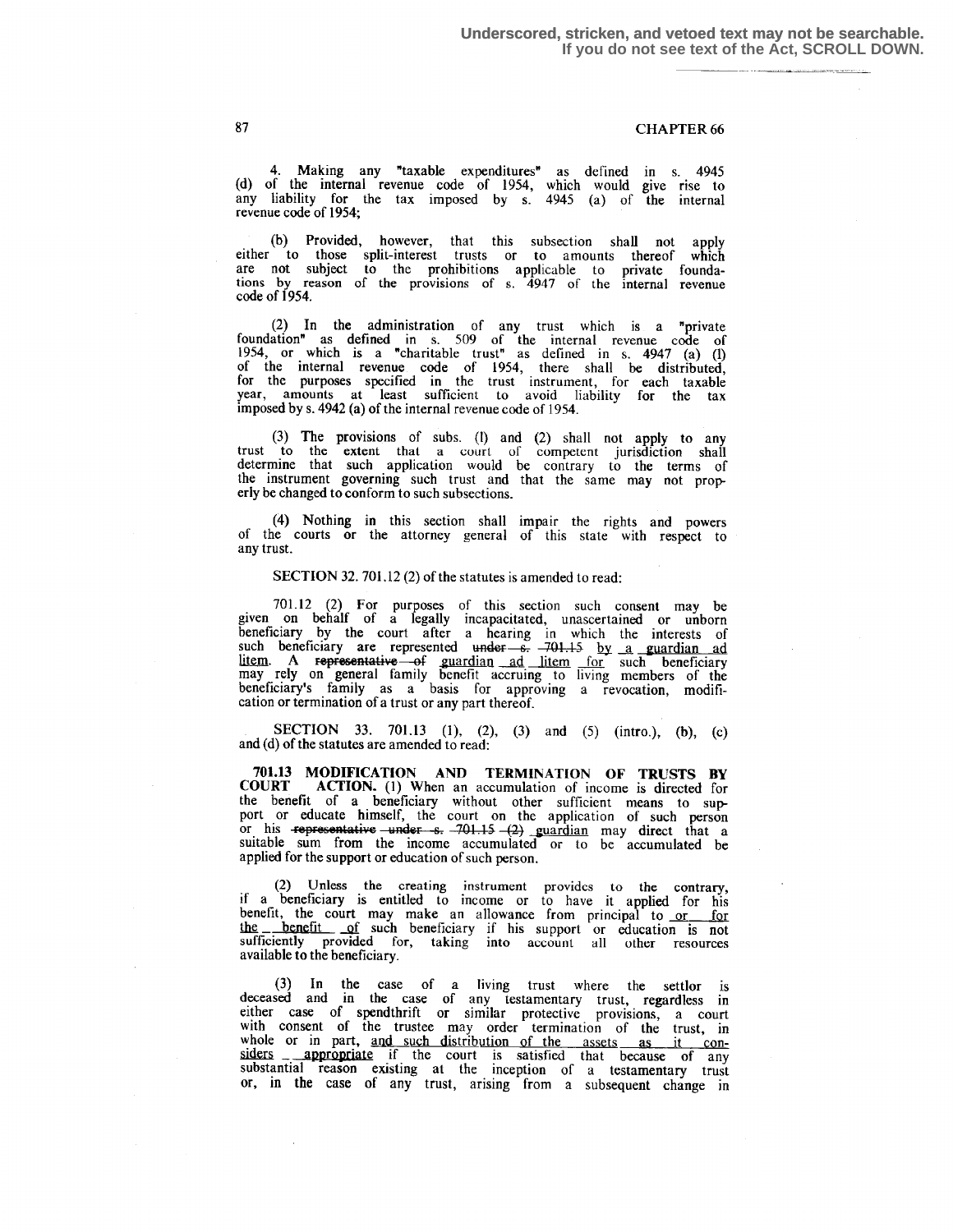#### CHAPTER 66 gg metal and the state of the state of the state of the state of the state of the state of the state of the state of the state of the state of the state of the state of the state of the state of the state of the

circumstances (including but not limited to the amount of principal in the trust, income produced by the trust and the cost of administering the trust) continuation of the trust, in whole or in part, is ig the trust) continuation of the trust, in<br>
racticable impractical. The any event, if<br>
ed at less than \$5,000, the court may order impracticable impractical. In any event, if the trust property is<br>valued at less than \$5,000, the court may order termination announce trust and such distribution of the assets as it considers appropri-<br>ate.

(5) (intro.) This -section does Subs. (2) and (3) do not apply to a trust where a future interest is indefeasibly vested in  $\frac{1}{2}$  -or an indefeasibly vested future interest may be validly appointed to:  $\,$ 

(b) A corporation organized exclusively for religious, chari-<br>table, scientific, literary or educational purposes, including the encouragement of art and the prevention of cruelty to children or animals, no part of the net earnings of which inures to the benefit of any private shareholder or individual and no substantial part of the activities of which is carrying on propaganda or otherwise<br>attempting to influence legislation and which does not -participate or - intervene in (including the publishing or distributing of statements) any political campaign on behalf of any candidate for public office;

(c) A trustee or a fraternal society, order or association operating under the lodge system, provided the principal or income of such trust is to be used by such trustee or by such fraternal society, order or association exclusively for religious, charitable, scientific, literary or educational purposes or for the prevention of cruelty to children and animals, and no substantial part of the activities of such trustee or of such fraternal society, order or association is carrying on propaganda or otherwise attempting to<br>influence legislation and such trustee or such fraternal society,<br>order, or association does not participate or intervene in (includ-<br>ing the publishing or d paign on behalf of any candidate for public office; or

(d) Any veteran's organization incorporated by act of congress, or any of its departments or local chapters or posts, no part of the net earnings of which inures to the benefit of any private shareholder or individual.

SECTION 34. 701.14 (1) and (2) of the statutes are amended to read:

<sup>701</sup> .14 (1) GENERALLY. A proceeding in the county court 701.14 (1) GENERALLY. A proceeding in the county court<br>involving a living or testamentary trust may be commenced by a<br>trustee or other person interested in the trust and <u>- except as</u><br>otherwise provided in this chapter, al otherwise provided in this chapter, all probate procedure governing<br>county courts <u>so far as it may be applicable</u>, shall apply to such<br>proceeding proceeding.

(2) NOTICE. If notice of  $\frac{any - such}{1}$  a trust proceeding to a person interested in the trust, to his representative or guardian ad litem as provided in s. 701.15 or to other persons, is required by law or deemed necessary by the court, the court shall order such notice to be given as prescribed in s. 879.05 except that service by publication shall not be required unless ordered by the court. The court may order both personal service and service by publication on designated persons. Proof of service shall be made as provided in s. 879.07. Persons interested in the trust, on behalf of them-<br>selves. or their representatives or guardians ad litem as provided in s. 701.15, on behalf of themselves and those whom they represent, may in writing waive service of notice and consent to the hearing of any matter without notice, Waiver of notice or an appearance by any person interested in the trust or his representative or guardian ad  $\frac{1}{10}$  as provided in s . 701.15 is equivalent to timely service of notice.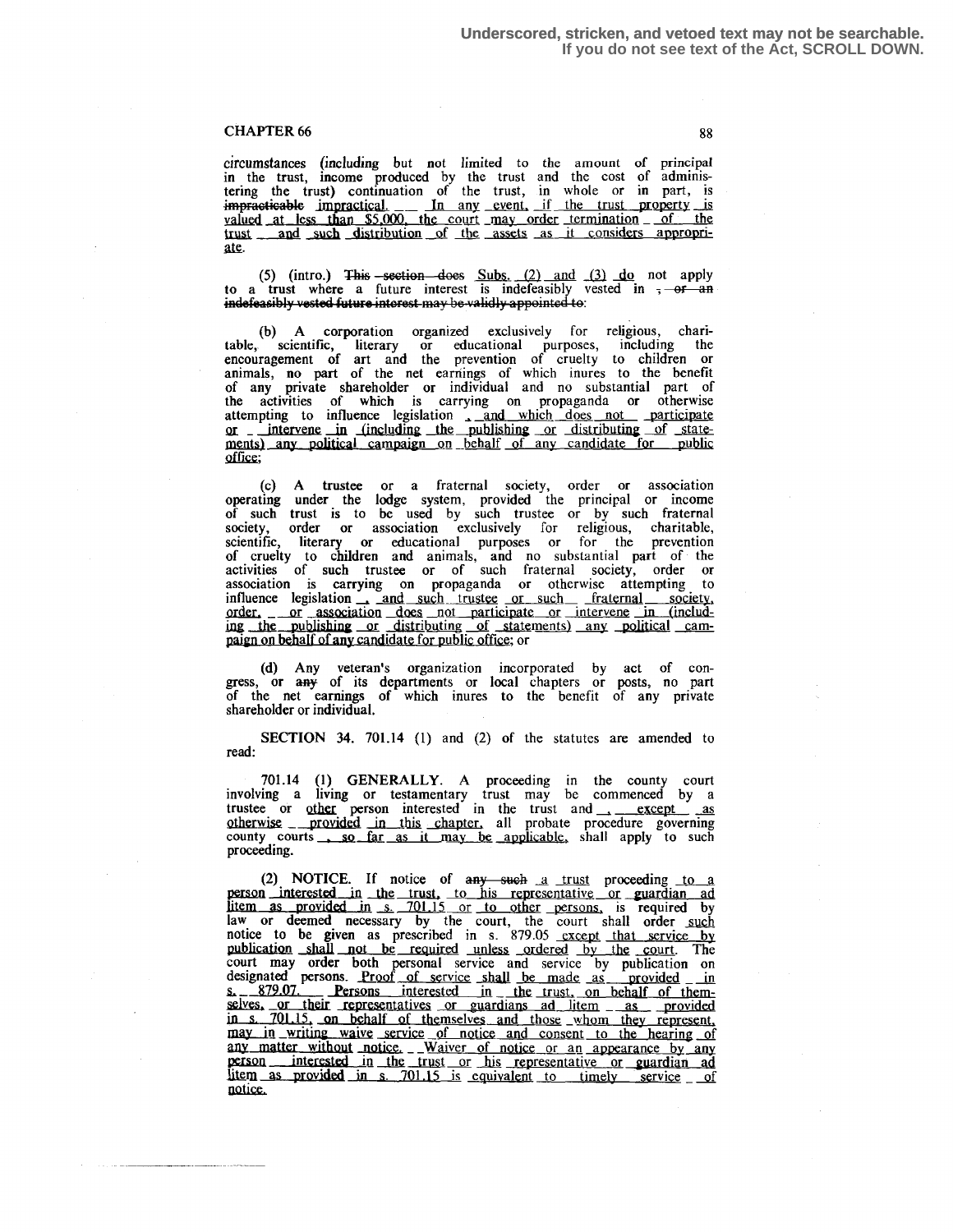SECTION 35. 701.14 (3) of the statutes is renumbered 701.14  $(4)$ .

#### SECTION 36. 701.14 (3) of the statutes is created to read:

<sup>701</sup> .14 (3) ATTORNEY FOR PERSON IN MILITARY SERVICE. At the time of filing a petition for a trust proceeding, an affidavit shall be filed setting forth the name of any person interested in the proceeding who is actively engaged in the military service of the United States. Whenever it appears by the affidavit or otherwise that any person in the active military service of the United States is interested in any trust proceeding and is not represented by an attorney, the court shall appoint an attorney to represent the person and protect his interest .

SECTION 37. 701.15 (intro.) and (2) of the statutes are amended to read:

701.15 (intro.)  $\overline{4}$  Except as otherwise provided in ss.  $\frac{701.12}{2}$ and  $\frac{701.13}{ }$   $\frac{11}{ }$  in a trust proceeding in the county or circuit court:

(2) (title) GUARDIAN AD LITEM; VIRTUAL REPRESENTATION. Subject to sub. (1), the court may appoint a guardian ad litem for any interested person interested who is legally incapacitated, unascertained or unborn if such person is not already represented by a fiduciary having no adverse interest in the proceeding. A guardian ad litem may represent 2 or more such per-sons where they have a substantially identical interest in the proceeding . The court may dispense with or terminate the appointment of a guardian ad litem for such person if there is a legally competent person who is a party to the proceeding and has a substantially identical interest in it .

SECTION 38. 701.16 (1) (a), (b), (c) (title) and (d), (2) and (5) of the statutes are amended to read :

701.16 (1) (title) APPOINTMENT OF ORIGINAL TRUSTEE. (a)<br>A trustee who is named <u>or whose appointment is provided</u> for in a A trustee who is named or whose appointment is provided for in a will derives his authority to carry out the trust from the will and A trustee who is named or whose appointment is provided for in a<br>will derives his authority to carry out the trust from the will and<br>need-not-be-appointed by the court. After the court has -admitted-a-<br>will to -probate, -i 856.29. A trustee named in a will may renounce the position by an instrument filed with the court having jurisdiction to admit the will to probate.

(b) (title) Other original trustee. If a testamentary trust is created which fails to name a trustee, or the named trustee refuses to accept the position or predeceases the settlor and no alternate trustee is named in the will <u>nor effective provision made</u><br>
<u>for his appointment</u>, after the court has admitted the will to -pro-<br>
bate it shall appoint a suitable person as trustee. A—popresident bate- it shall appoint a suitable person as trustee. A nonresident appoint a resident agent to accept service -of- process a<del>nd-</del> -such -appointment -must be -filed -with -the -court -before -letters -of trust -are -issued -to -such -trustee Letters of trust shall be issued to such trustee as provided in s. 856.29.

(c) (title) Special trustee .

(d) Where a trustee is authorized to carry out a trust created by will admitted to probate outside this state, but not also admit-ted to probate in this state, such foreign trustee may have recorded in the office of the register of deeds of a county in which part of the subject matter of the trust is located a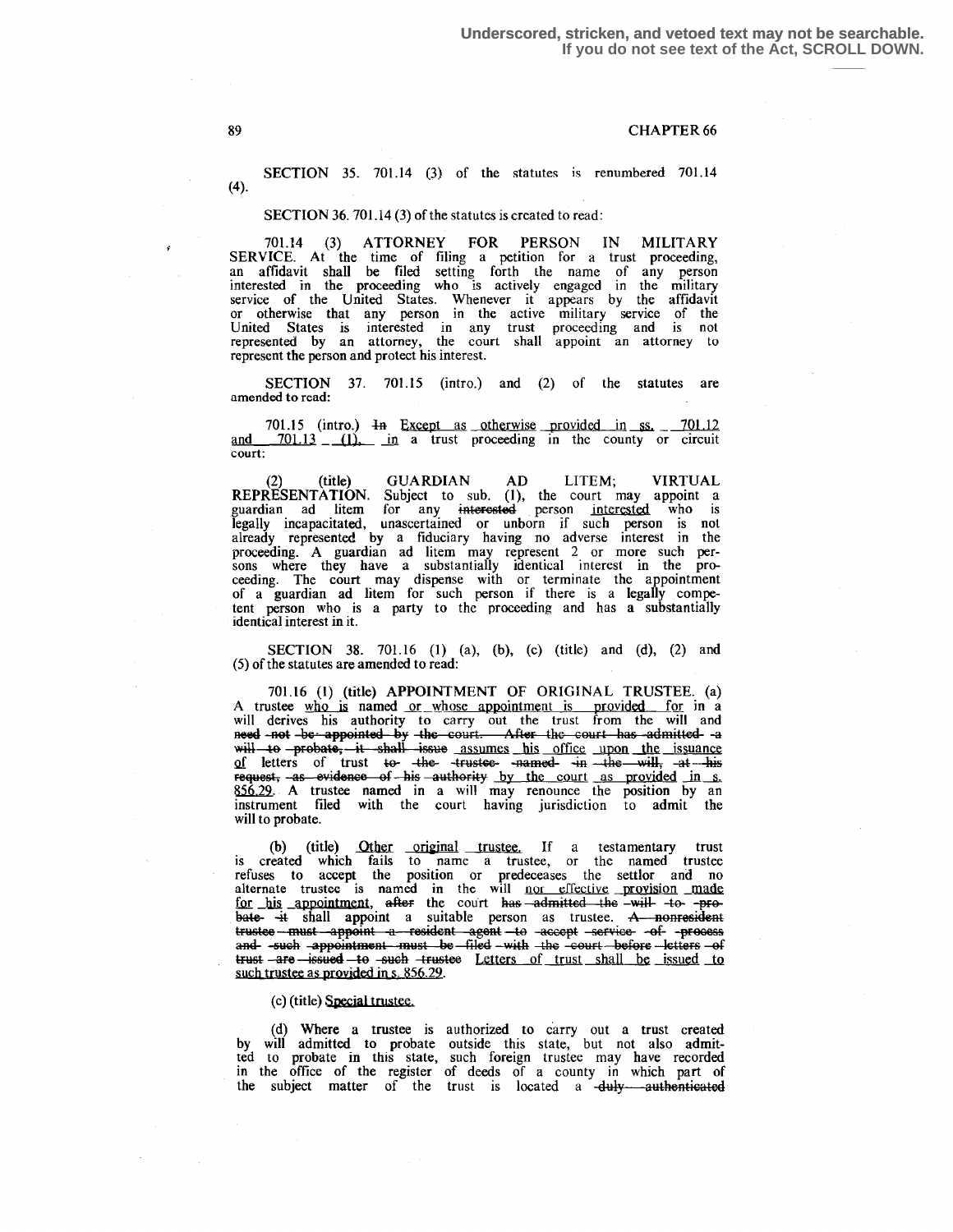certified copy of his letters of trust and filed with the register of probate of the same county a statement appointing the register of probate in his official capacity the trustee's resident agent for service of process . Thereafter the trustee may exercise all powers and have all the rights, remedies and defenses that he would have if he received letters of trust from a county court of this state. Service of process shall be complete upon delivery of duplicate copies to the register of probate, one of which copies the register of probate shall promptly forward by registered mail to the foreign trustee .

(2)  $\overline{F}$  **Fhe** Prior to the issuance of letters of trust to an orig-(2) The Prior to the issuance of letters of trust to an original testamentary trustee under sub. (1) or to a successor or added testamentary trustee under s. 701.17 (1), the court may require a such trustee to give a bond in accordance with ch. 878 and conditioned on the faithful performance of his duties . If a settlor directs that a trustee serve without bond, the court shall give effect to this direction unless it determines that a bond is required by a change in the trustee's personal circumstances since the execution of the settlor's will . If the court requires a bond, and the trustee named in the will fails to furnish the required bond within a reasonable period of time after receiving notice of the bond requirement, the court may remove the trustee named in the will and appoint a successor trustee under s. 701.17. No bond shall be required of a trust company bank, state bank or national banking association which is authorized to exercise trust powers and which has complied with s.  $220.09$  or  $223.02$ , nor shall a bond be required of a religious, charitable or educational corporation or society . requirement, the court may remove the trustee named in the will<br>appoint a successor trustee under s. 701.17. No bond shall be<br>ed of a trust company bank, state bank or national banking<br>ation which is authorized to exercis

t<del>rustee, -resignation -of -a- -trustee, -removal of -a -trustee and</del> the termination of a testamentary trust. Upon the petition of a surviving or successor trustee, a beneficiary, a personal representa-<br>tive of a deceased trustee or on its own motion, the court may order a verified account filed upon the death, resignation or removal of a testamentary trustee. The court may require such proof of the correctness of a final account as it considers necessary .

SECTION 39. 701.17 (title), (1), (3) (title) and (5) of the statutes are amended to read:

701.17 (title) SUCCESSOR AND ADDED TRUSTEES. (i) (title) APPOINTMENT OF SUCCESSOR OR ADDED TRUSTEE. If there is a vacancy in the office of trustee because of the death, resignation or removal of a trustee, the court may appoint a successor trustee unless the creating instrument names or provides an effective method for appointing a successor . Upon the death of a sole trustee, title to the trust property does not pass to his personal representative but to the successor named in or appointed pursuant to the terms of the creating instrument or, in the case of a successor or special trustee appointed by the court, as provided in sub. (5). The court may in the exercise of a sound discretion appoint an additional trustee if necessary for the better administration of the trust, unless \_ the creating instrument expressly prohibits such addition or provides an effective method for appointing an additional trustee.<br>Subject to s. 701.16 (2), a successor or added testamentary trustee shall be issued letters of trust, at his request.

#### (3) (title) POWERS OF SUCCESSOR OR ADDED TRUSTEE.

(5) VESTING OF TITLE. A special or successor trustee is vested with the title of the original trustee te and an added trustee becomes a ioint tenant with the existing trustee in all trust property w" -t-he ietien --~¬ -4hO . The court may order a trustee who resigns or  $\rightarrow$  is removed or is joined by an added trustee to execute such documents transferring title to trust prop-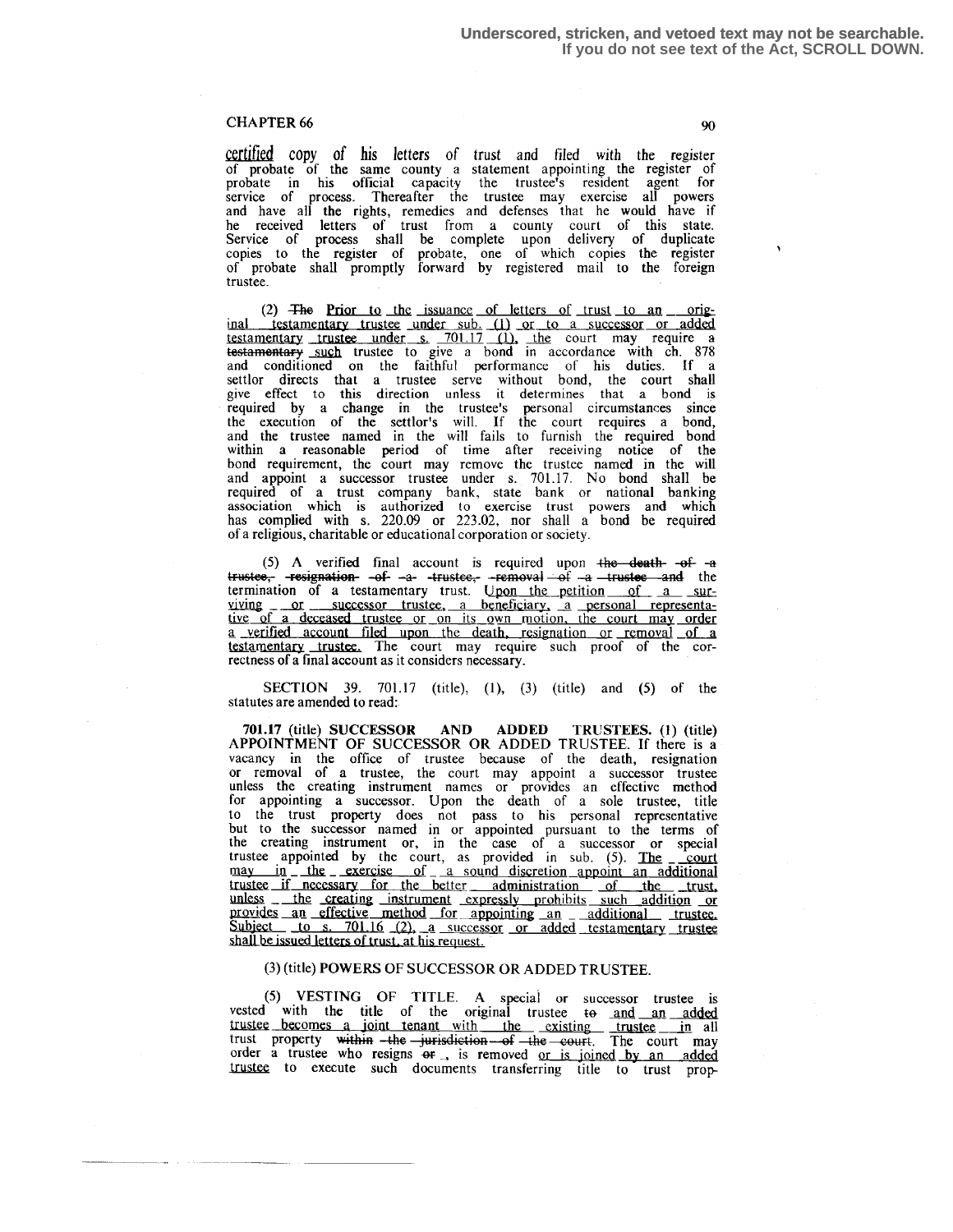erty as may be appropriate to facilitate administration of the trust or may itself transfer title.

SECTION 40. 701.18 of the statutes is amended to read:

701.18 (1) A trustee may resign in accordance with the terms of the creating instrument or petition the court to accept his resignation and the court <del>, subject to s. 701.17 (5) in the case of a</del> testamentary trust, may, upon notice and hearing, discharge him from<br>further responsibility for the trust upon such terms and conditions<br>as are necessary to protect the rights of the beneficiaries and any<br>cotrustee. <del>If, h</del> vides -a method for resignation, such method shall be followed rather than the method prescribed by this subsection In no event shall a<br>testamentary trustee be discharged from further responsibility<br>except as provided in s. 701.16 (6).

(2) A beneficiary or cotrustee may petition the court for removal- of- -a- -trustee- -and -the-court -may, -upon -notice -and hearing, remove a trustee found to be unsuitable to continue in office. - The A trustee may be removed in accordance with the terms of the creating instrument or the court may, upon its own motion or upon a peti-<br>tion by a beneficiary or cotrustee, and upon notice and hearing,<br>remove a trustee who fails to comply with the requirements of this<br>chapter or a court or in office. In no event shall a testamentary trustee be discharged<br>from further responsibility except as provided in s. 701.16(6).

SECTION 41. 701.19 (2) (d), (5) (a), (9) and (10) of the statutes are amended to read:

701.19 (2) (d) With the approval of the court Except as other-701.19 (2) (d) With the approval of the court Except as other-<br>wise provided in s. 223.03 (10), a trustee may not sell individually<br>owned assets to the trust at the price the trustee originally owned<br>for such assets or th sale without upon notice and hearing.

(5) (a) The court may by order authorize a trustee to become a  $\frac{1}{\text{limited}}$  partner under ch. 178 or 179 and transfer trust property to the partnership in return for a partnership interest.

(9) (a) In the absence of contrary or limiting provisions in<br>the creating instrument, any power vested in 3 or more trustees may<br>be exercised by a majority  $\frac{1}{2}$ -but-a ... This paragraph shall not apply<br>to living trus date.

(b) A trustee who has not joined in exercising a power is not liable to an affected person for the consequences of the exercise<br>unless he has failed to discharge his duty to participate in the<br>administration of the trust. A dissenting trustee is not liable for the consequences of an act in which he joins at the direction of the majority of the trustees if he expressed his dissent in writing to his cotrustees at or before the time of the joinder.

(10) Unless the creating instrument expressly negates application of this subsection, a power conferred upon a person in his capacity as trustee to make discretionary distributions of principal capacity as disacted for to make discretionary allocations in his own<br>favor of receipts or expenses as between principal and income,<br>cannot be exercised by him. If the power is conferred on 2 or more<br>trustees, it may be ex

91